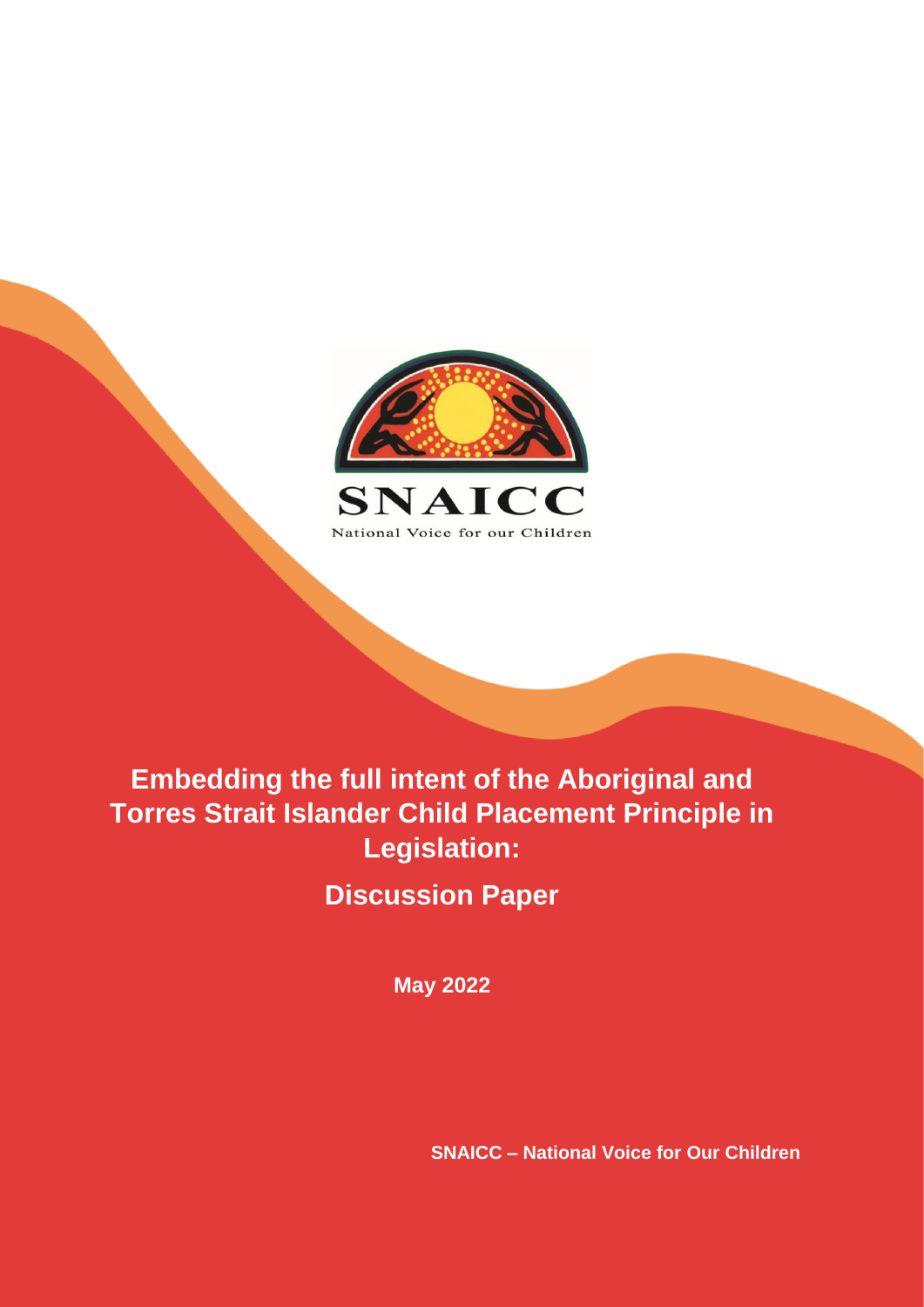### Implementing the Aboriginal and Torres Strait Islander Child Placement Principle in the ACT

**Are you an Aboriginal and/or Torres Strait Islander person with lived experience of the child protection system, a service provider, organisation, or peak body in the ACT? We want to hear from you about your experience of the child protection system and including the Aboriginal and Torres Strait Islander Child Placement Principle in legislation.**

Aboriginal and Torres Strait Islander people and organisations have been telling government for a long time that the child protection system is not working for our families. The *Our Booris, Our Way* review recommended that the ACT government embed the Aboriginal and Torres Strait Islander Child Placement Principle (ATSICPP) in the *Children and Young People Act 2008,* which is the legislation or law that governs the child protection system in the ACT. The ATSICPP is a set of criteria developed to ensure that Aboriginal children stay connected to their families, communities, and culture.

To be effective, legal changes need to be led by the ACT Aboriginal and Torres Strait Islander community. SNAICC–National Voice for our Children is the national peak voice for Aboriginal and Torres Strait Islander children and families and has been engaged by the ACT Government to facilitate consultations and ensure that ACT community voice is at the centre of legislative reform.

SNAICC is seeking the community's views about how to include the ATSICPP in the law, through the *Children and Young People Act 2008*. An important part of this is developing a local community definition of kinship and kinship carers to make sure that children in care have strong connections to kin and culture.

#### What we'd like to know

SNAICC would like to hear from Aboriginal and Torres Strait Islander people and organisations in the ACT about how the ATSICPP is being applied in practice based on your experience and knowledge of the current child protection system. We also want to hear from you about how the system should be improved and how the ATSICPP should be applied to practice and the law.

#### How do I have my say?

This document breaks down the ATSICPP in to six sections and describes the intention of each element and what this can look like in practice. For each section there are 2-4 questions. You can choose to answer all these questions in your submission or just some.

You can provide a written submission at [submissions@snaicc.org.au](mailto:submissions@snaicc.org.au) or via the post:

SNAICC Policy and Research Unit PO Box 1144 Collingwood VIC 3066

If you would like to speak with someone, to provide a verbal submission, please phone the SNAICC Policy and Research Unit on (03) 9419 1921 or email Emily Armstrong at [Emily.armstrong@snaicc.org.au](mailto:Emily.armstrong@snaicc.org.au)

We will also be arranging several workshops for people to have a shared conversation and provide feedback face-to-face. If you would like any information about how to attend, you can contact SNAICC on the details above.

#### Confidentiality

Only the SNAICC project team will have access to the submissions. Your responses are confidential, and your personal details (name/contact details) will not be identified in any published documents. Small sections from submissions may be quoted in published reports. Please let us know if you do not want your submission to be used in this way. If you have any questions or concerns, you can contact SNAICC via the details above.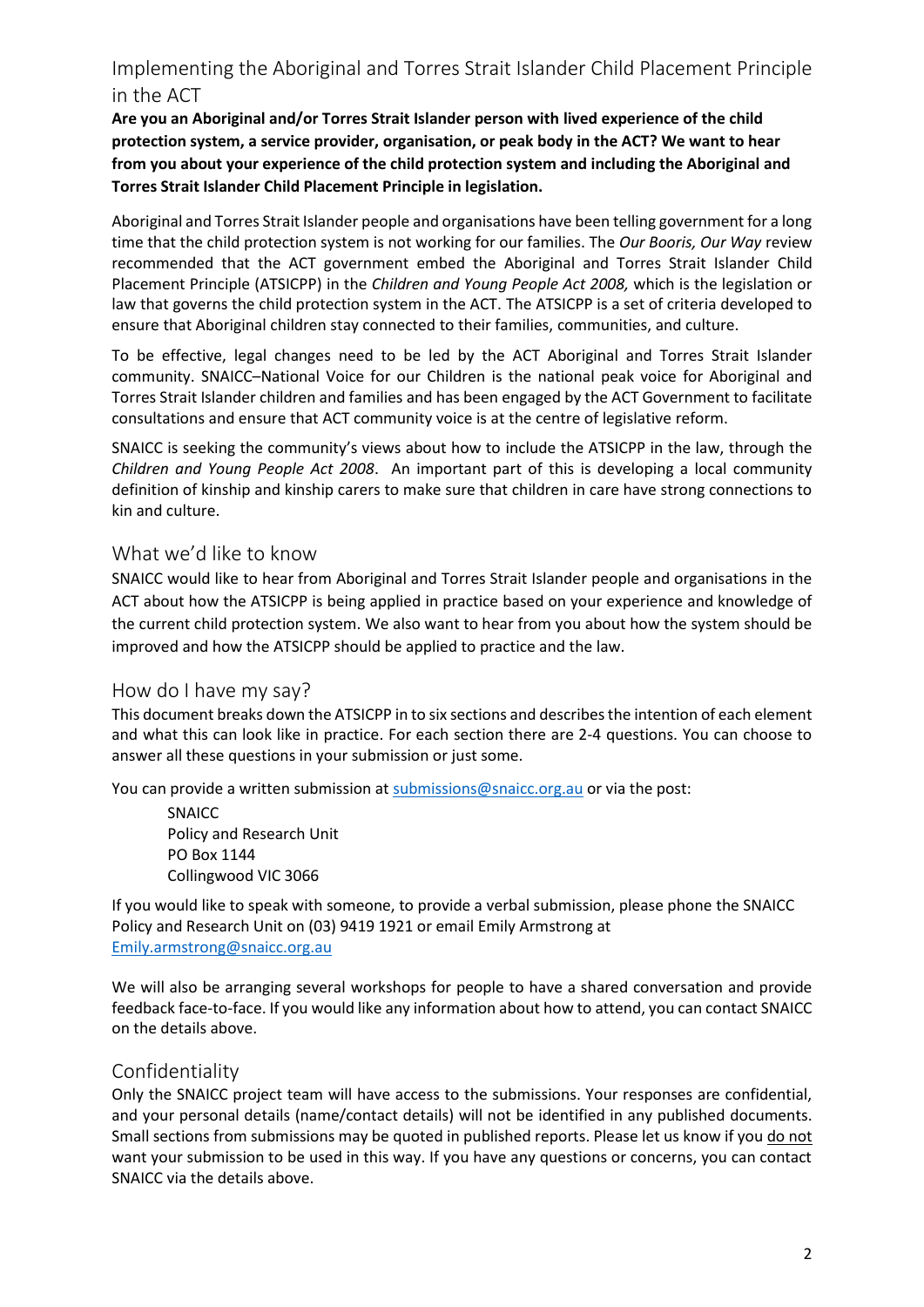#### What is the Aboriginal and Torres Strait Islander Child Placement Principle?

The ATSICPP was developed to change the child protection systems by recognising the value of culture and the right of Aboriginal and Torres Strait Islander children, families, and communities to have a say in decisions about children's safety and wellbeing. The ATSICPP was established in 1984 after years of advocacy from Aboriginal and Torres Strait Islander people and ACCOs to address the growing rate of overrepresentation of Aboriginal and Torres Strait Islander children in out-of-home care.

The ATSICPP comprises five elements: prevention; partnership; placement; participation; and connection. These elements, shown in the diagram below, acknowledge the cultural strengths of Aboriginal and Torres Strait Islander families and communities. Each element has policy and practice recommendations for implementation that government and services should be using to guide their approach to working with Aboriginal and Torres Strait Islander children and families.

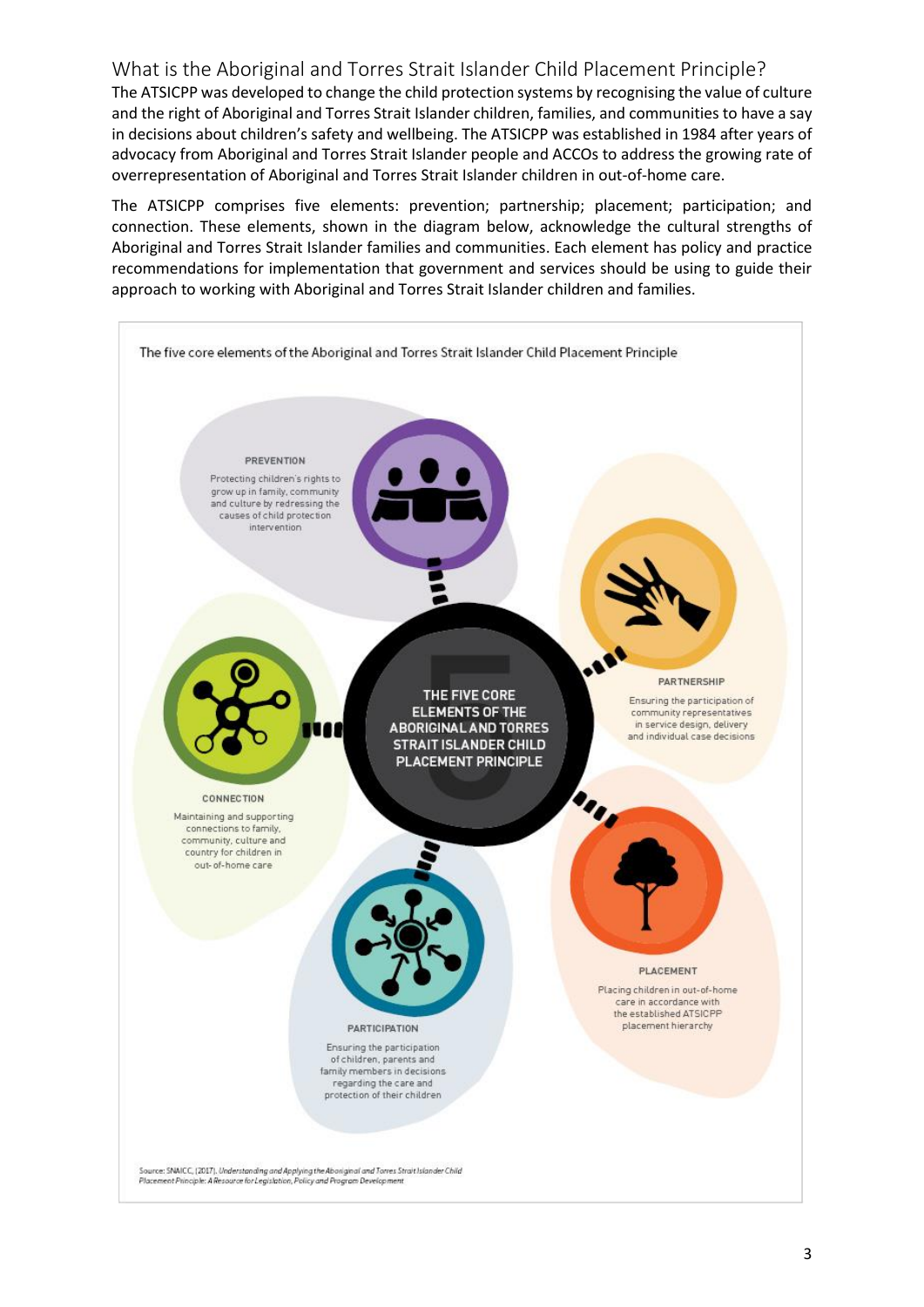**This document breaks down the ATSICPP into six parts and gives examples of what this should look like if it is working. For each element there are 2-4 questions with prompts for things you might like to include in your response. You can choose to answer all these questions or just some in your submission.** 

## Identification

The first part of applying the ATSICPP is making sure the governments and services recognise that our children are Aboriginal and Torres Strait Islander when they come into contact with the child protection system. This is important because they have a right to be supported in a way that is culturally strong and safe.

This means that you can expect that child protection services are doing things like:

- Asking all children and families, including extended family members whether they are Aboriginal and/or Torres Strait Islander
- Letting all children and families know that their cultural rights must be protected
- Giving families information about the support and services available for Aboriginal and Torres Strait Islander families in their local area
- 'Checking in' with children and families to make sure that their cultural needs are being met
- Giving families opportunities to doublecheck that their information, including cultural identity, are right

#### Discussion questions

[All questions are optional]

**1. Are child protection services in the ACT good at appropriately identifying if a child is Aboriginal and/or Torres Strait Islander?** 

*This might include:* 

- *Examples of good or bad experiences of child protection services asking or having conversations about Aboriginal and Torres Strait Islander identity with children and families.*
- **2. What do you think needs to change so that children are being identified as Aboriginal and/or Torres Strait Islander appropriately by child protection services?**

- *What you would like child protection services to do when identifying Aboriginal and Torres Strait Islander children*
- *How you would like to see the identification element of the ATSICPP included in the law/legislation that governs the child protection system.*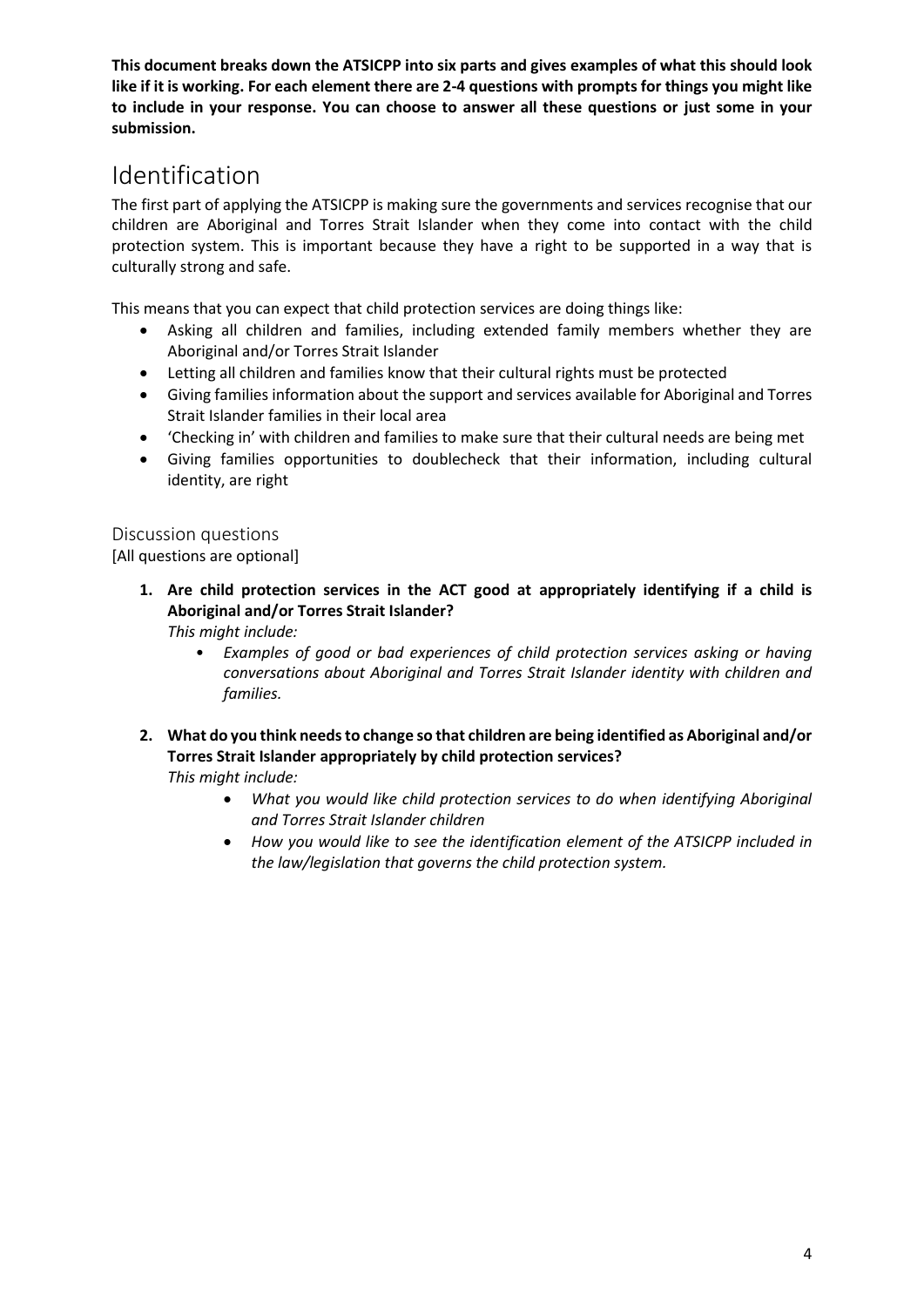## Prevention

Each Aboriginal and Torres Strait Islander child has the right to be brought up within their own family and community. The prevention element of the ATSICPP is about supporting families and building-up communities to care safely for their children. This also includes preventing further child protection intervention after they have become involved with a family and bringing families back together if a child removal has occurred. To protect the rights of children to be brought up in their families, families should have access to quality service supports including:

- A full range of culturally safe early childhood, education, health, and other social services
- Supports to address issues a family might be facing, promote healing, and address issues including trauma, substance misuse, mental health issues, family violence and poverty
- Adequate and appropriate housing
- Culturally safe family violence prevention, legal and support services
- Referrals to support services before families engage with child protection services
- Services to keep families together or bring them back together when they have contact with child protection services.

#### Discussion questions

[All questions are optional]

- **3. Is enough being done to support families to stay together and reduce child removals?** *This might include:*
	- *Your experience or knowledge of early intervention services like intensive family support*
	- *If you think ACCOs are being funded/supported appropriately to deliver services*
	- *Examples of great practice from ACCOs or other organisations that support families to stay together*
	- *Examples of practice where more could have been done to support families and prevent child protection interventions*
- **4. Is enough being done to support families and bring them back together after children have been removed?**

- *Your experience or knowledge of family restoration services*
- *Any positive examples of restoration for families that you know of*
- *Your knowledge or experience of how long-term orders are being used and if parents/families are being appropriately included in these decisions*
- *Examples of great practice from ACCOs or other organisations that support family restoration*
- *Examples of practice where more could have been done to support family restoration*
- **5. What do families need to stop children being removed and bring families back together?** *This might include:*
	- *If you think that there are enough supports service for families when they need them*
	- *What the role you think ACCOs, or government should have in prevention*
	- *How you would like to see prevention included in the law/legislation that governs the child protection system*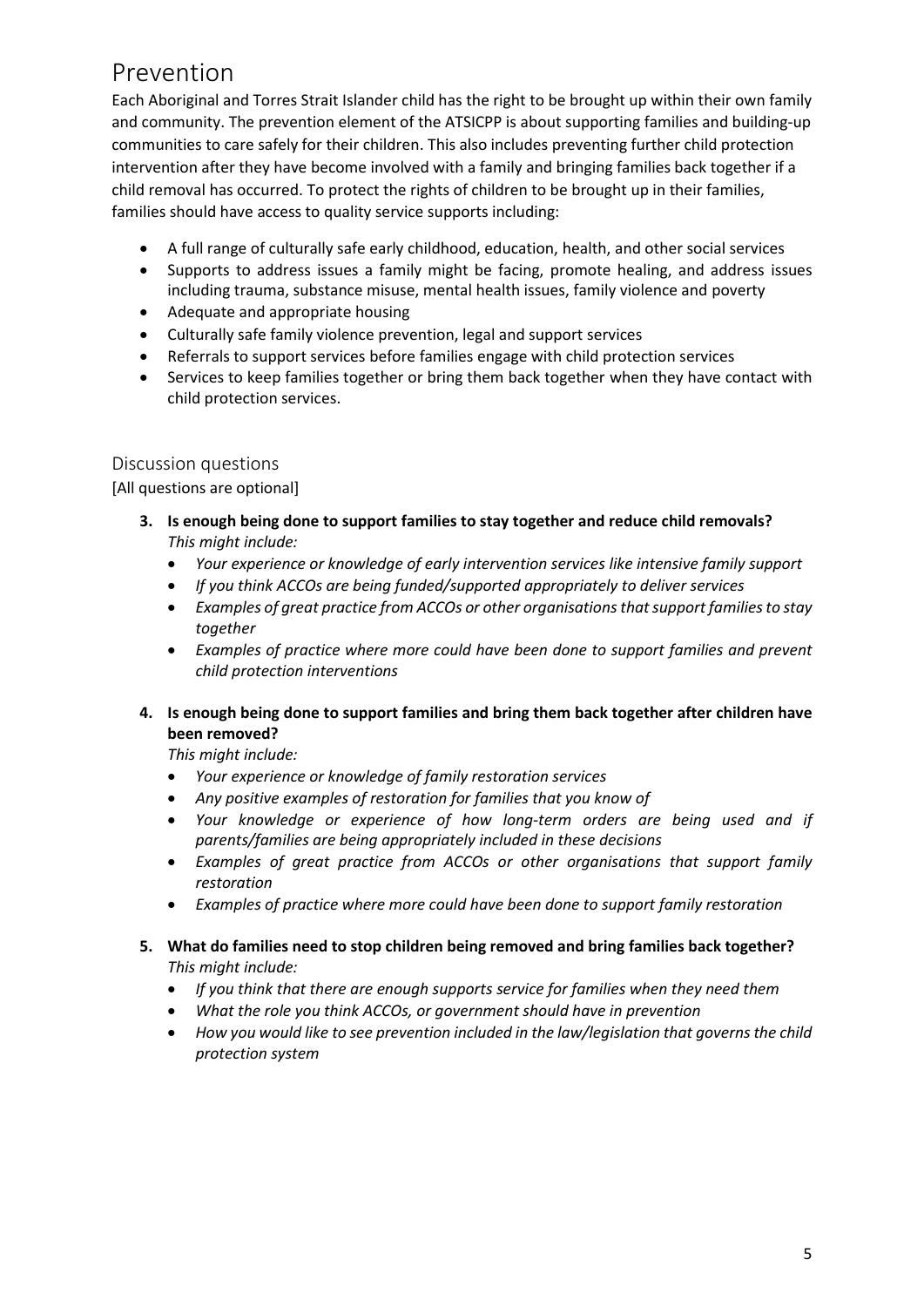## Partnership

Child protection services should be working in partnership with Aboriginal and Torres Strait Islander people and organisations. This means that Aboriginal and Torres Strait Islander people must be involved in all service design, service delivery and decisions for children. To make sure this can happen ACCOs need funding and must be involved in decisions that impact on children and their families.

Discussion questions

[All questions are optional]

**6. Are child protection services working in partnership with Aboriginal and Torres Strait Islander people and/or organisations?**

*This might include:*

- *Your experience of ACCOs/ families/ trusted people being included or excluded in declared care team meetings or decision making*
- *Your experience of ACCOs/ families/ trusted people being able to advocate in decision making*
- *Examples of good practice where partnerships have been genuine and produced good outcomes*
- *Examples of poor partnerships that did not work*
- **7. What are the most important things that need to change to make sure that child protection services are working in partnership with Aboriginal and Torres Strait Islander people and/or organisations?**

- *What role do you think that ACCOs should have in the child protection system*
- *How you would like to see partnerships included in the law/legislation that governs the child protection system*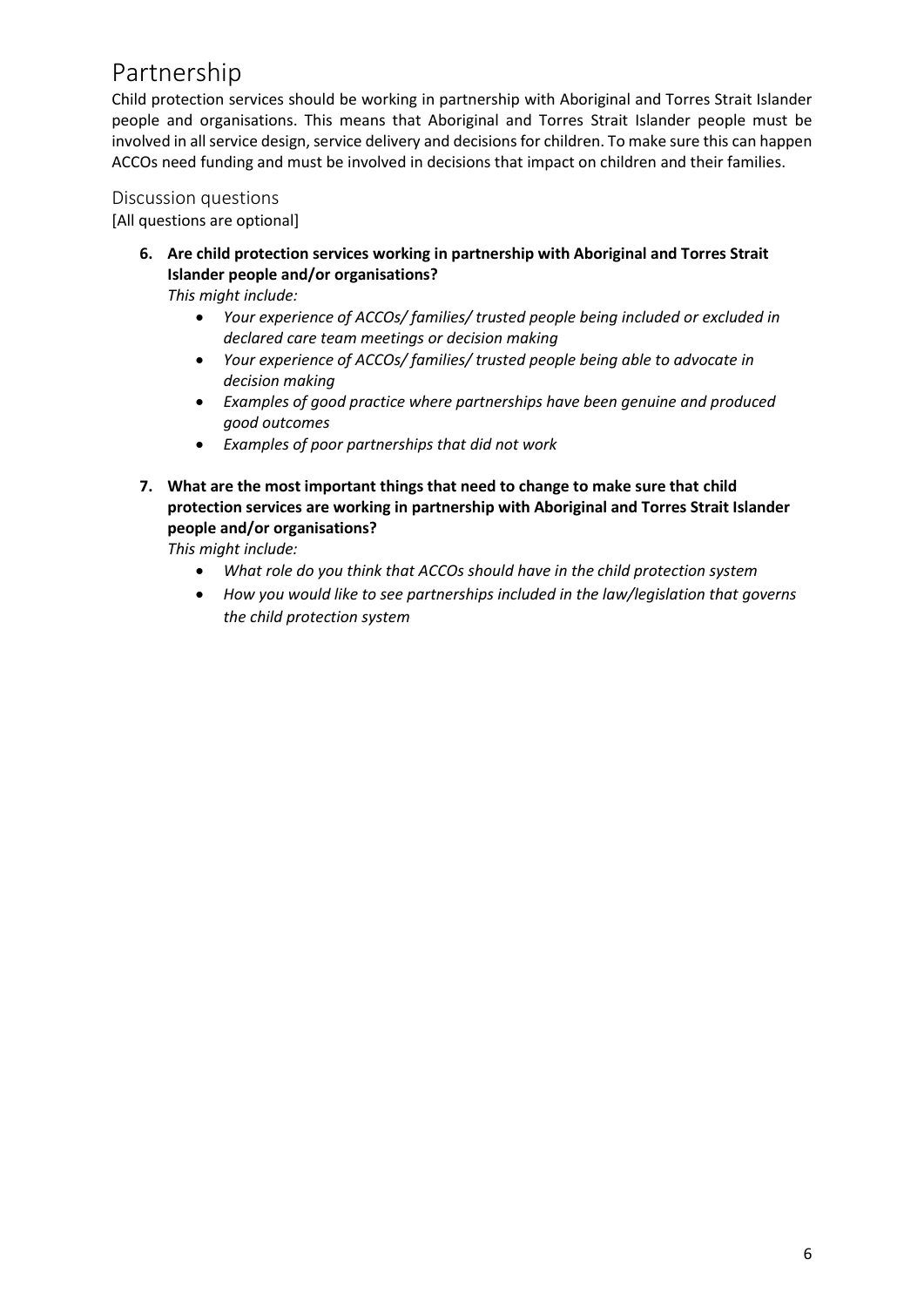### Placement

Deciding who an Aboriginal and/or Torres Strait Islander child in out-of-home care will live with should be done in the order below to make sure that children stay connected to their families and communities.

Aboriginal and/or Torres Strait Islander children should be placed with:

- 1. Aboriginal or Torres Strait Islander relatives or extended family members, other relatives, or extended family members; or
- 2. Aboriginal or Torres Strait Islander members of the child's community; or
- 3. Aboriginal or Torres Strait Islander family-based carers. When all other options have been tried, as a last resort the child may be placed with:
- 4. A non-Indigenous carer or in a residential setting.

Aboriginal and Torres Strait Islander people, leaders and organisations in the ACT have told us that this list is not being used correctly and in many cases being used to separate children from their Aboriginal and/or Torres Strait Islander families.

Child protection services must explore all the options at the top of the list, before moving onto the next group. This must be done with a child's family and community representatives and no decision should be made without them.

#### Discussion questions

[All questions are optional]

- **8. Is the list above working well or does it need to be changed?**  *This might include:* 
	- *If you think that non-Indigenous family members/ relatives (or any other group) should be moved to a different position on the list*
	- *How you think child protection services should have to prove that they have tried all the options before moving on to the next group on the list*
- **9. Are child protection services placing Aboriginal and Torres Strait Islander children in line with the list above?**

*This might include:*

- *Examples where good or bad placement decisions have been made*
- *If parents, families, community and/or ACCOs have shared decision making about placements*
- **10. An important part of the placement element of the ATSICPP is deciding who is considered a kinship carer, how would you describe a kinship carer?**

*This might include:*

- *What kinship means to you, your family and/or your community*
- *Who you would include as a kinship carer*
- *How you think a kinship carer should be in described in the law/legislation that governs the child protection system*
- **11. What needs to change to make sure that Aboriginal and Torres Strait Islander children are being placed with people who keep them connected to their families, communities, and culture?**

- *What child protection services need to do to involve families and ACCOs in decision making*
- *How you would like to see the element of placement included in the law/legislation that governs the child protection system*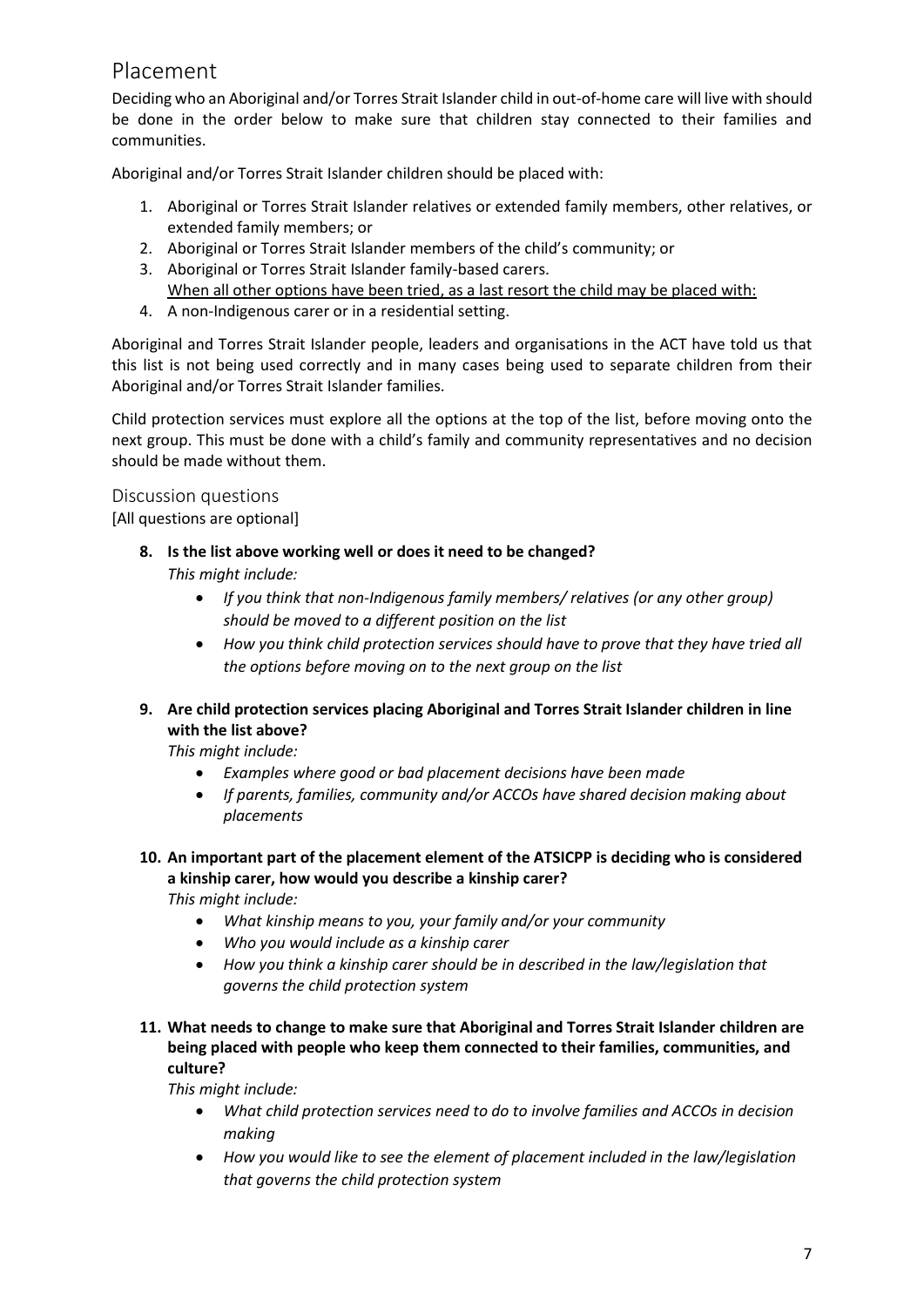## Participation

Aboriginal and Torres Strait Islander children, parents and family members must be included in making decisions that affect them. Child protection services should be making sure that families and children are sharing in the decision-making at every stage.

To make sure this happens there need to be:

- Culturally safe child protection services and staff
- Family involvement in planning and decision-making
- Ways for children to have their say in decisions

#### Discussion questions [All questions are optional]

**12. Are children and families being included in planning and decision-making by child protection services?** 

- *Your experience of family led decision making processes and if these are happening*
- *Your experience of having choices or feeling forced to make decisions*
- *Your experience of having a chance to review decisions or challenge decisions*
- *Your experience of things like consent orders being explained to families*
- *Your experience of families getting access to all the information they need (for example documentation from case workers/ case meetings)*
- *If you've needed support from community or ACCOs, has that been available?*
- **13. What else is needed to make sure that Aboriginal and Torres Strait Islander people are included in planning and decision making at every stage of the child protection system?** *This might include:*
	- *What the role of parents/ families should be in decision making and how child protection services should be supporting this*
	- *How you would like to see the element of participation included in the law/legislation that governs the child protection system*